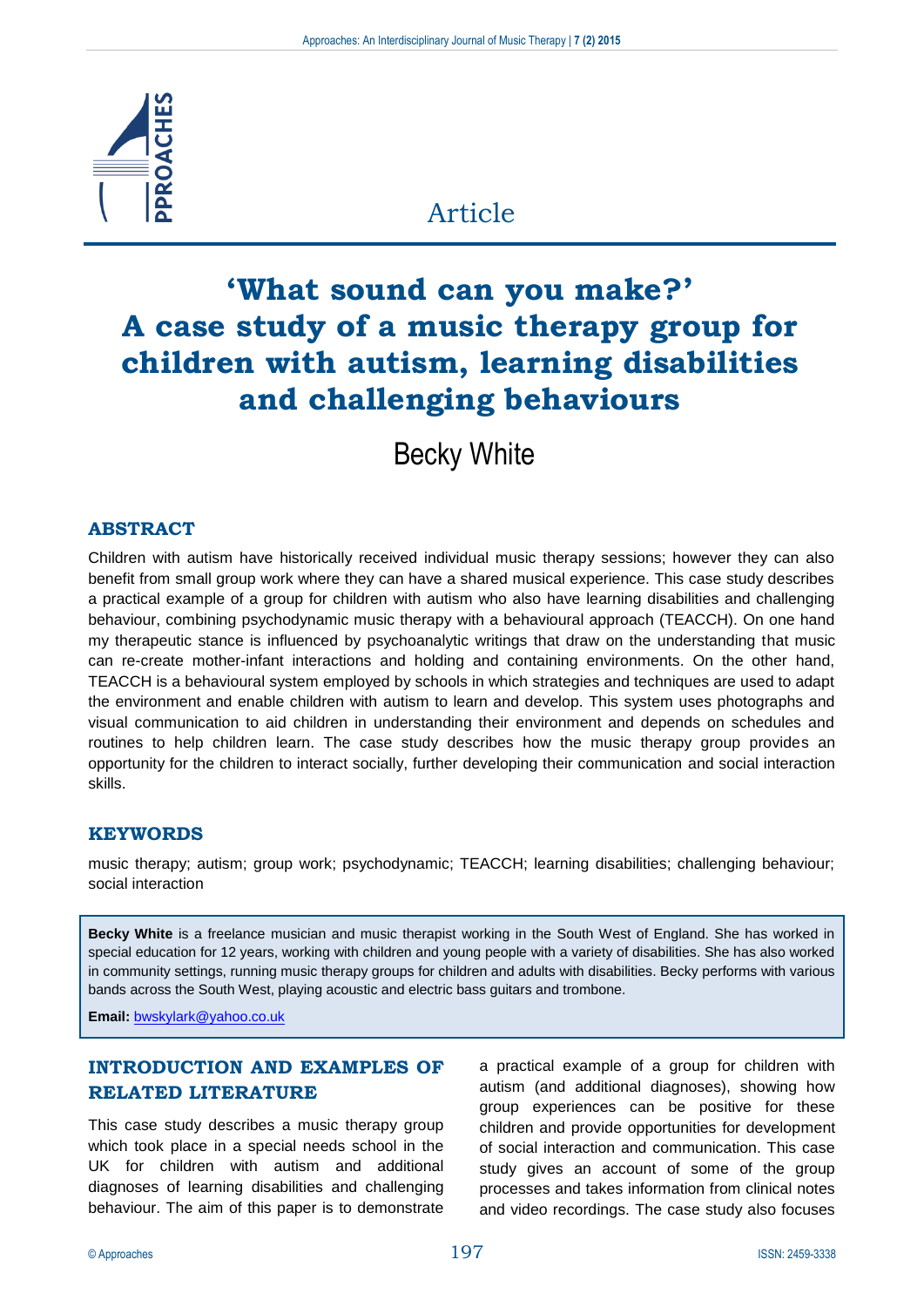on individual education objectives which are devised for each child; in this way there is an implicit tension between descriptions of the individual and group responses in this study.

This case study is based on an unpublished MA dissertation which I completed in 2011 as a top-up qualification in music therapy at Anglia Ruskin University in the UK, having already qualified as a music therapist in 2001. The original case study investigated how improvised music created a shared experience between four children in a music therapy group. In the MA project I was particularly interested in the *quantity of responses* the children made at different times in the therapy, and what this could indicate about how they were experiencing music therapy. This focus emerged from the idea of using video analysis of music therapy sessions to analyse patterns of interaction, between clients and between client and therapist (Holck 2007).

In my experience, groups can provide a unique and beneficial environment in which children can interact with peers and adults through music. In the past it has been relatively unusual for children with autism to attend groups, and most historic case studies describe individual sessions. Nordoff and Robbins (1971, 2007) wrote many individual case studies about autistic children. One of the most well-known is that of Edward, in which Nordoff and Robbins describe how the boy grows to trust the therapists and uses his voice to interact. Farmer (1985) and Agrotou (1988) also describe case studies using music therapy which helps children with autism to develop communication skills such as eye contact, language, an increased sense of self and tolerance of others. Other case studies include: Warwick (1995), Bailey (2001), Brown (1994, 2002), Howat (1995), Mahlberg (1973), Saperston (1973), and Stevens and Clark (1969). All of these case studies suggest that individual music therapy can be beneficial for children with autism.

Groups however can also provide an important space for the development of social skills, and there are some examples of group case studies. Nordoff and Robbins also worked with children in groups (1971, 1983, 2007), and described groups as having a powerful uniting effect. Alvin and Warwick (1991) worked with a group of autistic and normally developing boys, working on integration and social interaction with peers. Walsh-Stewart (2002) ran a group for children with autism which used psychodynamic music therapy in combination with a TEACCH programme (UNC School of Medicine 2010), describing how the children

developed further communication skills. All of these groups and others (e.g. Bull 2008; Burrell 2005; Carter & Oldfield 2002; Muller & Warwick 1993; Nicholls 2002; Oldfield 2006; Woodward 2004) demonstrate the usefulness of group work for children with autism in that they can benefit children in a variety of areas such as attention span, communication, language development and social interaction.

The clinical work presented in this case study was developmentally and psychoanalytically informed, drawing on child development and psychoanalytic ideas such as the writings of Klein (1987), Priestley (1994), Winnicott (1971) and Alvarez (1992). When carrying out this clinical work I was particularly influenced by Alvarez's (1992) idea of 'reclaiming the undrawn child' which she described in her book *Live Company* and her description of work with Robbie – a boy with autism who Alvarez worked with over a long term period. In working with children with autism, employed as a music therapist in special needs schools, I have often used the idea of first joining in with the children's world and then attempting to draw them out into social interaction and relationship. For example, at first vocalising with a child, using their sounds, and then adding other sounds of my own to try to draw them into a vocal dialogue. This is similar to Alvarez's idea of joining in with the child's world. I was also influenced by Bryan's (1989) case study who wrote about shared experience in her music therapy group, how the group members became connected into the whole without losing their uniqueness. This case study influenced my thinking about 'shared experience' and how making sounds together might provide an opportunity for the children in my group to connect with each other.

After outlining the school context and profiles of the individual children, this paper describes how the group was run and the children's responses in the sessions. This is to illustrate how the children responded to each other, myself and other staff members present in the sessions, through vocalising, using instruments and social interaction behaviours.

# **SCHOOL AND MUSIC THERAPY CONTEXT**

The group setting took place in a UK residential school for children with autism and additional diagnoses of learning disabilities and challenging behaviour. The children are referred by local education authorities because they are not benefiting from home and day school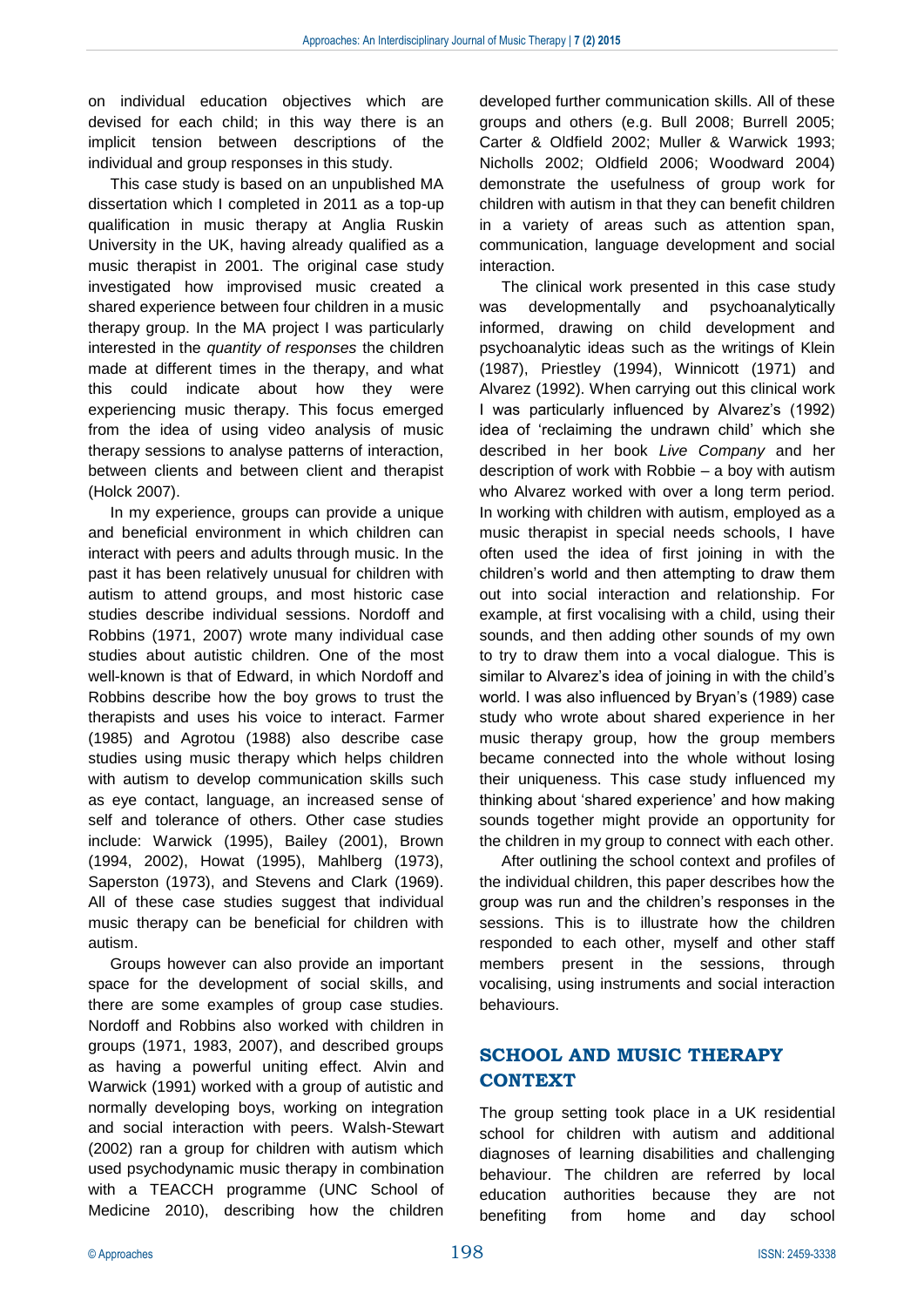environments, or because their behaviours have become too difficult to manage at home and they need a higher level of support and staffing. The school provides a one-to-one staffing ratio and twenty-four hour care for every child. I had worked at the school as the only music therapist for three years before I began this group, while I had previously worked at several other schools as a music therapist. I worked as part of a multidisplinary team, together with speech and language therapists, clinical psychologists, occupational therapists and nurses.

Music therapy had always been part of the school, and the founding Chief Executive Officer (CEO) originally trained as a music therapist with Nordoff and Robbins – the founders of Creative Music Therapy (Nordoff & Robbins 2007). Over the past years a variety of music therapy approaches have been applied in the school, including creative, social and behavioural approaches. During the time of writing this case study, I was employed for three days a week and provided sessions for children with music therapy on their statement of special educational needs. Music therapy was funded by education authorities through the government. The case load was around ten to fifteen children per week, with individual and group work. Music therapy was valued at the school and seen as providing an important contribution to the children's school day.

# **PROFILES OF MUSIC THERAPY GROUP MEMBERS<sup>1</sup>**

The music therapy group described in this case study consisted of four children all aged between fourteen and fifteen. They were referred by their teacher who had observed them in the classroom attempting to interact with each other. All the children were in the same class and no other children attended that class. The aim of the music therapy group was to focus on their communication and social interaction skills developing individual objectives for each child. Two boys and two girls attended the group: Ray, Oscar, Catherine and Anna. All of them (apart from Anna) had been referred to the school because they needed twentyfour hour residential care and had challenging

behaviours related to anxiety, which made it difficult for them to live in a usual home and school environment. Anna had been referred by her parents who lived near the school, and she was a day student living at home – something that was unusual in the school. All the children had been at the school for around five years.

# **Ray**

Ray was fourteen years old and had extremes of anxiety; he would often hit out and become highly agitated if he did not understand a situation. He had made good progress in school, using PECS (2013), which is a picture symbol communication exchange system. He had good receptive language skills and some expressive language on a two to three word level. Ray used an individual TEACCH schedule to guide him around the school and residential home; this was successful in reducing his anxiety. He often related well to staff and sought out interaction with staff that he liked, however at other times he was isolated and would withdraw from others around him choosing not to communicate.

# **Oscar**

Oscar was aged fifteen, seemed relatively settled at the school and related well to staff and other children. His anxiety was less pronounced than Ray; he often self-regulated his anxiety by flicking his fingers and humming. He had expressive and receptive language skills, also on a two to three word level. He was referred to encourage more interaction with others and also to help him initiate more for himself in less structured situations.

# **Catherine**

Catherine was aged fourteen and had good receptive and expressive language on a two to three word level. She often became anxious about moving from one part of the school to the next. She commonly would sit still on the floor and refuse to move for long periods of time and it was difficult for staff to find a way to motivate Catherine to move around the school. However, she did respond very well to music and I helped put in place a transition plan by providing her with an i-Pod as a reward for getting up and moving to her next class. This worked well for Catherine and her response to music on the i-Pod was one of the reasons she was referred to music therapy, to see if live music would help her to interact more with staff and other children.

 $\overline{a}$ 

<sup>&</sup>lt;sup>1</sup> Written permission from children's parents and the school has been granted for this case study. To ensure confidentiality all names and identifying information have been changed.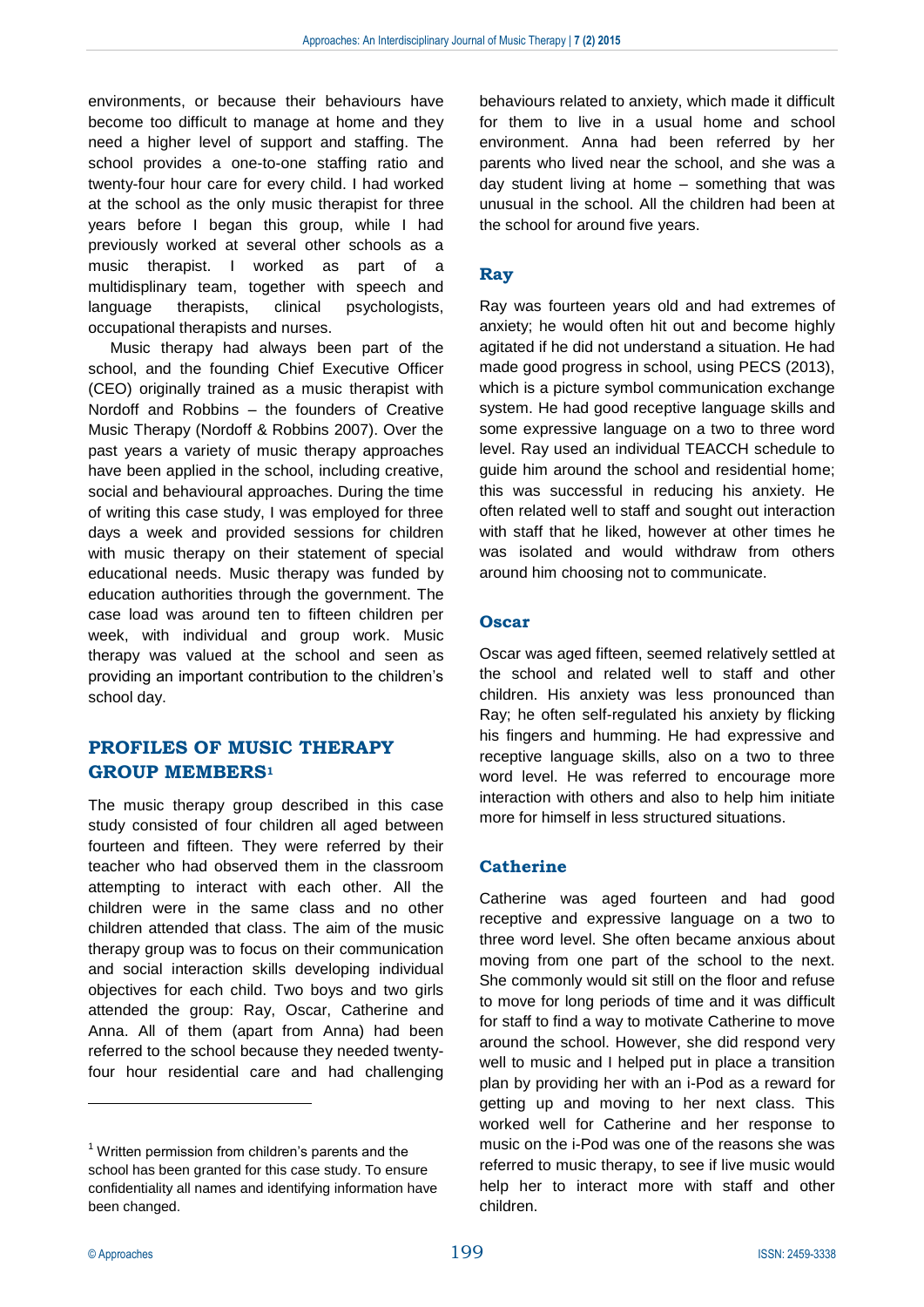#### **Anna**

Anna was fifteen, a day student and had fewer challenging behaviours than the others. However, she was very passive and often did not initiate communication, withdrawing into physical movements such as rocking or tapping objects on her teeth. She was extremely silent, and hardly used her voice to make sounds or communicate. She did not seek out interaction with staff or other children and would sit for long hours engaged in one activity, such as tapping her fingers.

# **THE FORMAT OF THE GROUP SESSIONS**

The group ran for twenty-six weeks, with each session lasting forty minutes. Three members of staff, including the class teacher, attended the group to assist the children due to high levels of challenging behaviours. The class teacher acted as a reflective assistant, meeting with me for a discussion each week and the two other support staff helped in practical ways with holding instruments and accompanying the children when they needed to leave the room.

This was very much in alignment with Bull and Roberts' (2005) model of co-working with school staff, in which assistants are divided up into those who provide practical support (such as holding instruments) and those who become part of the

reflective process. In this group the class teacher was the 'consistent reflective assistant' and two other staff varied since it was difficult to get the same staff each week because of working patterns and shifts.

I devised a simple repetitive format for the sessions, which would help the children know what to expect every time they came to music therapy. The format was as follows:

- $\Box$  A drum was passed round the group and I sang hello using the acoustic guitar.
- A selection of percussion instruments was placed in the middle of the room and I improvised using voice, bass guitar or piano.
- $\Box$  The group packed away the instruments into a bag.
- A goodbye song was sung to each group member individually.

A holding, containing environment (Winnicott 1971) was created for this group: the time was always the same and the instruments I used only changed a little. I also used repetitive music, using the same hello and goodbye songs and a melodic riff. I improvised on these songs and music, using them as a framework for improvisational voice, acoustic guitar and bass guitar. The riff I used is illustrated in Figure 1.



**Figure 1: Melodic riff in C major**

The school used TEACCH (UNC School of Medicine 2010) and PECS (2013) as part of a total communication system, and this was also used in music therapy. A simple TEACCH schedule was employed, which remained the same every week, consisting of picture symbols for saying 'hello', 'play the instruments' and 'goodbye'. When the hello section of the session was completed the picture symbol was moved from the 'let's do' to the 'finished' part of the chart and this was repeated for each part of the session. This provided a visual support for the children, which showed the start, middle and end of the session (see Figure 2).

For the purposes of this case study I divided the

therapy into periods, corresponding to the three terms of the school year:

- $\Box$  Term one: Assessment (sessions 1 to 6) and beginning of therapy (sessions 7 to 11).
- $\Box$  Term two<sup>2</sup>: Middle period of therapy (sessions 12 to 15).
- $\Box$  Term three: Middle period continued (sessions 16 to 21), before half term holiday.

<u>.</u>

 $2$  Term two was unusually short because of school closure due to weather disruption.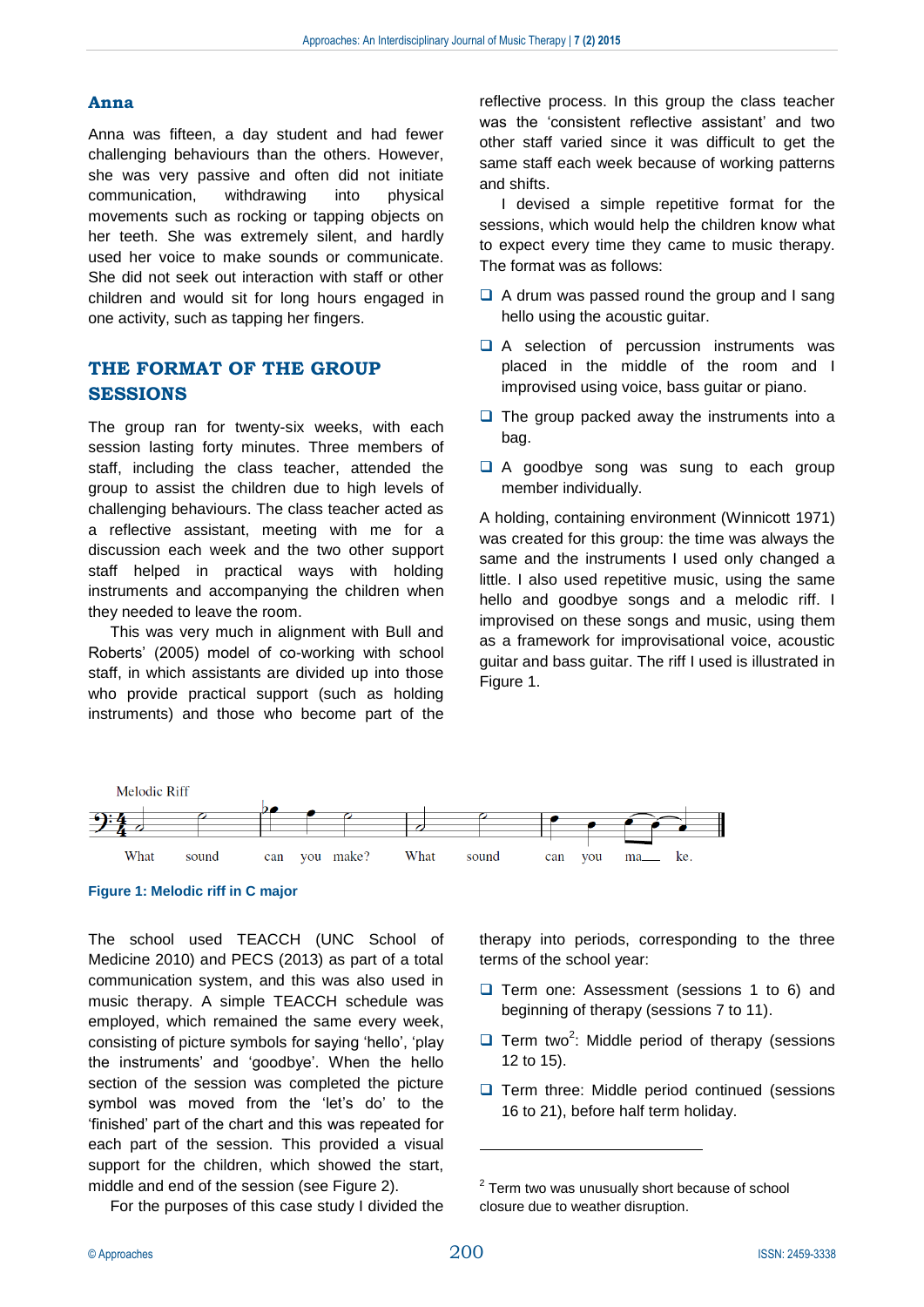$\Box$  Term three: Ending period of therapy (sessions 22 to 26), before summer holiday.



**Figure 2: The TEACCH schedule**

#### **Assessment: Sessions 1 to 6**

A group assessment was carried out and spread over five sessions, which were recorded onto video. The assessment was carried out in a group setting but focused on individual educational objectives; this was because the school system required evidence of individual progress and objectives to be shown for each child. The assessment was based on the model devised by Wigram (2002) for children on the autistic spectrum. This model sets out a method for analysing children's responses, by recording what happens in the session, how the children respond and how this relates to expectations in the therapy (i.e. objectives). So for example if a child starts to turn-take using their voice, this might mean that development of communicative vocalising could be an appropriate expectation or objective. In this way individual objectives were created for each group member as follows:

- $\Box$  Ray: communicative behaviours, vocalising and relating closely to others.
- $\Box$  Oscar: shared experience, motivated interaction and relating closely to others.
- **Q** Catherine: communicative behaviours and vocalising, movement to music, self-expression and relating closely to others.
- $\Box$  Anna: communicative behaviours (such as eye contact) and vocalising, relating closely to others.

# **Beginning of therapy: Sessions 7 to 11**

In the seventh session, I used the acoustic guitar, singing gently to each child and the staff supported the children by sitting quietly and offering them instruments. The children responded by sitting calmly and still. Oscar played the drum and harmonica and at the end sang goodbye. Ray played the frame drum, was unsettled and walked round the room humming to block out sounds. Anna played two egg shakers, tapping them on her teeth.

There was a very flat, uncreative feeling to the seventh session. Even though there was a lot of activity, the children were waiting for my direction and it seemed hard to find creativity and playfulness during the music making. Alvarez (1992) considers the absence of play in children with autism and how this can manifest itself in the countertransference of the therapist through feelings of boredom. I recognised this feeling in myself, although I would describe it more as feeling of being stuck and uncreative. I have experienced this at other times when working with people with autism and recognised the feeling. The group was stuck and stilted and I needed to find a way to create connections and creativity and help the group members initiate and become enlivened. The group was a brand new situation to the children, so they needed time to settle and get used to the sessions. In addition, they were used to being directed by adults and told what to do. I deliberately wanted to create a space in which they were not directed but had more freedom to respond how they wished. I thought this would create a good alternative space to the classroom and create opportunities for the children to respond and interact in ways which they were not doing in other settings. I also felt it was important to define the music therapy service as providing a different sort of space from that of the highly structured classroom. This idea was well-supported in the school and music therapy was valued for providing a freer space (within a framework) in which the children could explore creativity and spontaneously respond.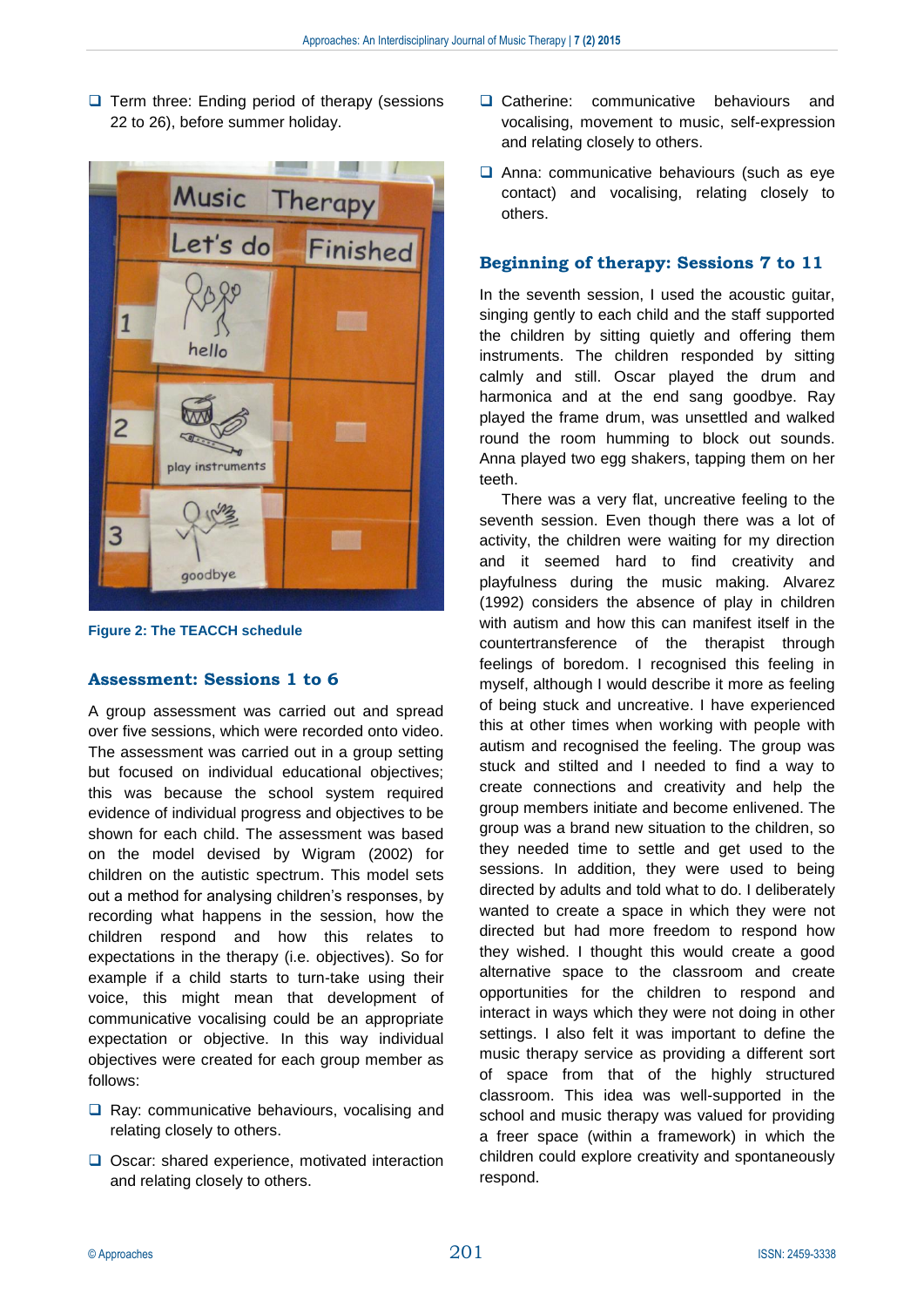It took around two months for the children to start to interact, make choices and initiate for themselves. In session 8 there was a shift in their responses; Ray started to vocalise more and initiate picking up the instruments and Anna also started to vocalise more, making high-pitched melodic phrases.

# **Middle period of therapy (term two): Sessions 12 to 15**

Throughout sessions 12 to 15 the children seemed to increase their amount of vocalising week by week. As explained, in my original MA project I was particularly interested in the quantity of responses the children made at different times in the therapy. Therefore, I looked for any increases in the children's vocalising happening at the same time as my improvised music. I then talked with classroom staff about the meaning behind their vocalisations. For some of these children an increase in vocalisation could mean more engagement with the therapy and for others it could mean less engagement. In particular Ray and Anna were very vocal. During session 15 Ray sang the words, *"What sound?"* from the melodic phrase I had been singing and improvising with for several weeks. Figure 3 shows the vocal riff I sang in D minor and an extract from Ray's vocal responses.

# **Middle period of therapy (term three): Sessions 16 to 21**

Between sessions 16 to 21 Catherine became very motivated to walk to the room and in fact was the first one to arrive in session 19. She had previously been having difficulty becoming motivated to walk from the playground to the music therapy room and had taken several weeks to start to come on time and get used to the idea of attending. At the start of



**Figure 3: Therapist's vocal riff in D minor followed by Ray's longer, vocal response**

session 16 she initiated reaching out for the drum and played before the others arrived. As I sang 'hello' she moved her upper body to the music, as if dancing in her chair. She also made tiny rhythmic vocal sounds to the fast pulse of the music. Later in the session she picked up the shakers and hit them together in a rhythm consisting of two crotchets and a quaver. Simultaneously, Oscar started to play in a more sustained manner on the guiro; Catherine's playing seeming to encourage Oscar. Gradually the group started to take more responsibility and initiate activities for themselves; this was as simple as picking up instruments for themselves or picking up the bag to pack away the instruments. In session 21 everyone in the group spontaneously helped to pack away the instruments, staff and students together; there was a real feeling of togetherness and I wrote in my clinical notes:

"Packing away has become a real joint event with everybody taking part spontaneously" (Clinical notes, July 2010).

### **Ending period of therapy: Sessions 22 to 26**

Over the last period of therapy there was a very hot weather spell which affected everyone. The temperature was  $32^{\circ}$  Celsius outside, although it was slightly cooler in the music room. The effect on everyone was tangible; the group members moved around at a slower pace and it was more difficult to concentrate. During session 22 the students were very quiet and did not interact much, as if each one was trying to find an individual way of coping with the heat. I used a visual and verbal countdown to communicate the end of the therapy. The countdown was used three weeks before the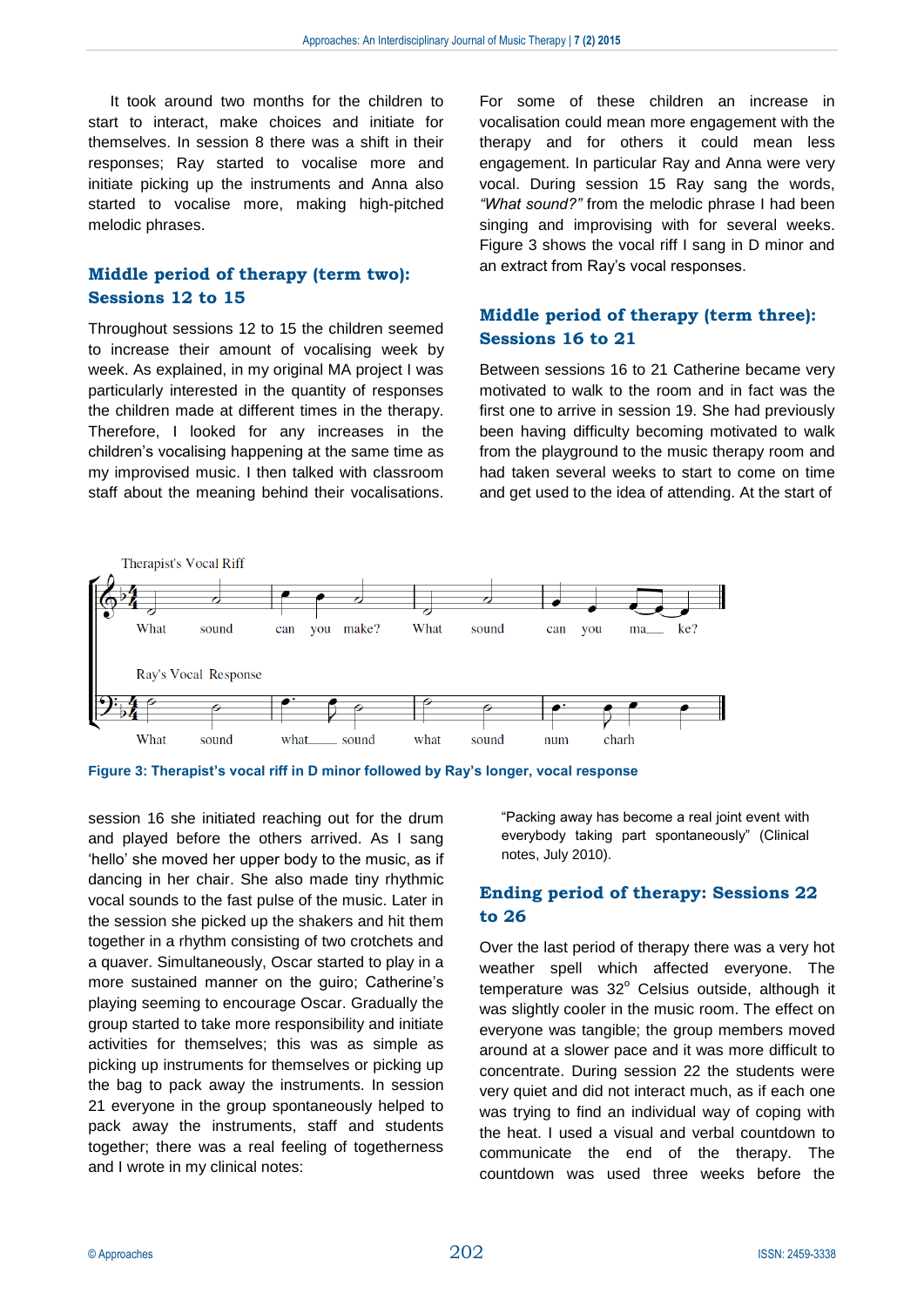finishing date; Figure 4 shows the photograph count down, with pictures of myself for each remaining session.



**Figure 4: Photo countdown**

The first time I used the countdown there was a notable decrease in responses from some of the students. Since I was interested in the number of responses the children made at different times in the therapy and what this could tell me about how they were experiencing music therapy, I asked the question: *"Did less vocalising mean they were more or less engaged?"* For example, in Anna's case, less vocalising did seem to indicate that she was less engaged, since in the middle period of therapy she had been very vocal in response to other sounds in the room. The staff and I felt sad to be finishing the work and this may have had an effect on the children.

During the last session certificates were given out to each individual, stating what they had achieved during the group. This generated a general feeling of excitement and the children seemed to recognise that a different activity to the usual goodbye routine of singing to each other was taking place. After Catherine had been given her certificate she clapped spontaneously, and there was a positive feeling between everyone in the room. This seemed like an important moment for the group; we were acknowledging that the children had achieved something in coming to the sessions for the whole school year (attendance and getting to class was often difficult for these children because of anxiety), and that staff and children had been able to relate together through the improvised music-making.

#### **CHILDREN'S RESPONSES**

I kept a record of the children's responses in my clinical notes and by analysing the video-recordings of the sessions. For sessions which I felt had been important (i.e. with changes in responses), I watched the video back and took notes. For the purposes of this case study I focused on one type of response for each child, and chose the response that seemed to have the most significance for that child. In other words I have chosen a type of response for each child which was a communication area they needed to develop. For Anna this was use of her voice as she was hardly using it at the start of the sessions, for Catherine moving more to music (she often did move to music and this was a starting point with Catherine to develop interact with others in the group), for Oscar initiating playing instruments (he was often very passive and waited for others to act for him) and for Ray using his voice for communication (using language and singing to interact, rather than humming to block out other people). Figure 5 illustrates the sessions in which each child presented this particular type of response.

#### **Ray's vocalising**

Ray was very vocal from sessions 8 to 23 (as shown in Figure 5). His quality of vocalising changed and decreased in frequency slightly over the course of the therapy. This was actually perceived as a positive change, since at first Ray seemed to be using vocalising to block out other sounds in the room, putting his fingers in his ears and humming (for example, session 15). His vocalising mostly occurred when he was playing a solo or when the other children were playing a solo. However, there was a difference in sessions 15 to 23 when he started to vocalise in a different way during the whole group improvisations. In my clinical notes I had written that his vocalising changed from humming to melodic babbled phrases. His sounds seemed to become more communicative and contain more words and melodic phrases. The music extract in Figure 3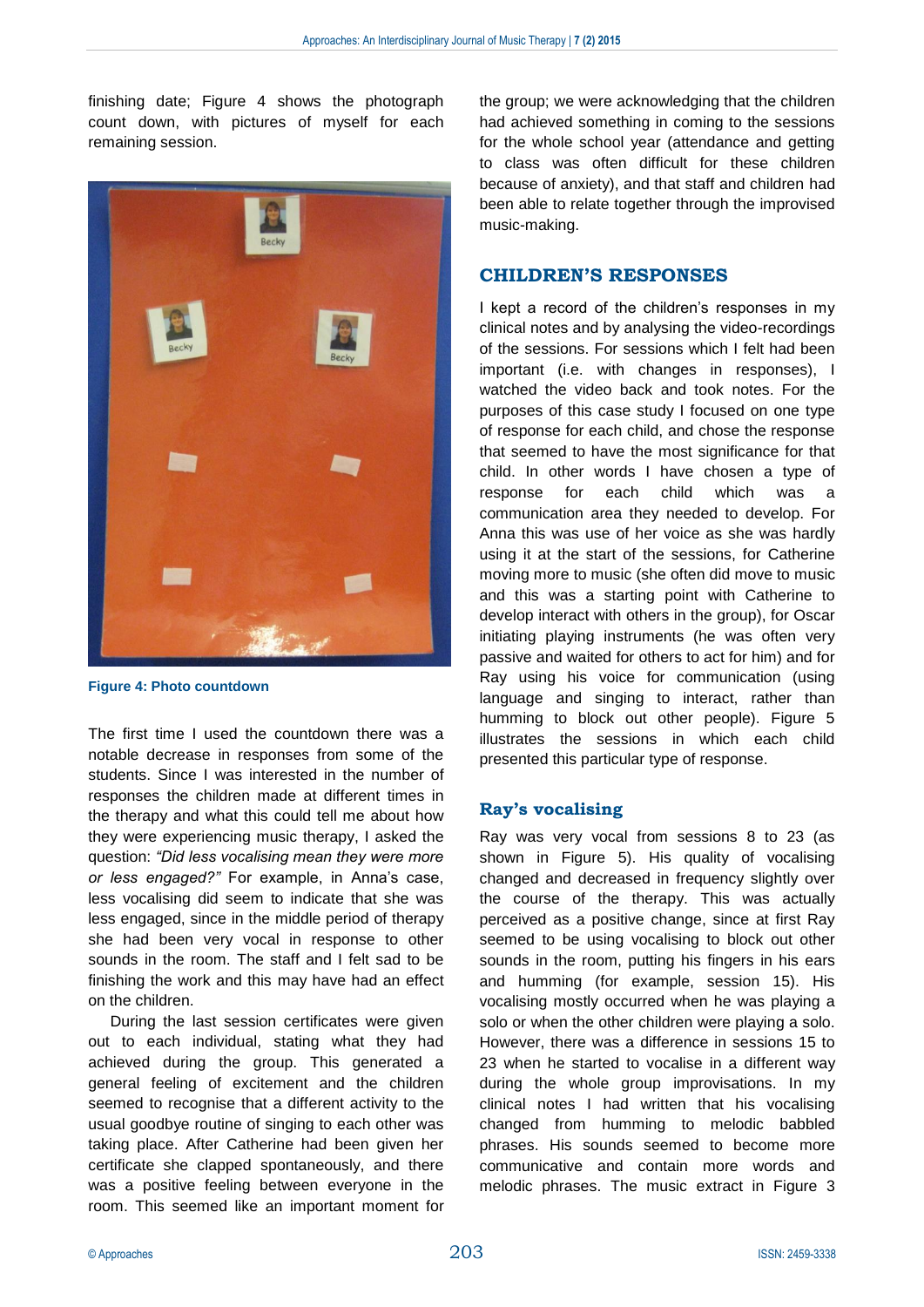

**Figure 5: Session number and children's responses**

shows one of Ray's melodic phrases and also what I was singing at the same time. Here, his vocal sounds seemed to be in response to my song. I have often observed children with autism using vocal sounds to block out other noise, perhaps because of being physically sensitive. It is important for the therapist to know both what and how much to play with these sorts of responses. In the case of Ray I used chords on the guitar and vocal harmonies to join in with his humming. This may have helped him to gradually relax and feel safe in the group and so able to start to join in more vocally rather than just block out sounds.

#### **Oscar's initiating**

In school, Oscar was constantly looking for direction from staff and music therapy was an opportunity to help him make his own choices and initiate. In the sessions I agreed with staff that we would not give him any direction even if he asked for it. Oscar quickly seemed realise that he did not have to wait to be prompted and in session 3 asked verbally to play the ukulele. After this he began to initiate picking up instruments and playing without being directed. He frequently initiated playing the harmonica (sessions 6, 8, 10, 13, 14, 19, 24 and 26) and he also played the guiro (sessions 11 and 19). However, his playing often took on a perseverative quality, repeating the same movement over and over again, and I wondered if he was playing because he thought that was the 'rule' and what he was expected to do. However, he did continue to play throughout the sessions and often joined in singing the hello and goodbye songs.

#### **Catherine's movements**

I chose to look at how Catherine was responding in the sessions through movement. Movement was an issue for Catherine and she did not like moving from one place to another and often preferred to sit still in the same place for long periods of time. I kept a record of her movement responses, recording how many instances there were of Catherine swaying or dancing to the music, how many times she walked round the room, or made rhythmic movements in her chair. Catherine spontaneously moved to the music and her movement and her responses often occurred at the same time as vocalising and instrumental responses from the other children (sessions 10, 15 and 16). Catherine's moving was in response to the group's sounds, and as the group became more 'noisy' the more she moved.

Sachs (2007) writes about the connection between movement and music, that music can sometimes help people with autism to create connections in their movements and perform sequences of movements more easily. He also writes about music's ability to elicit spontaneous movements in the listener, especially where a pulse is present. Both of these ideas could apply to Catherine; perhaps the music helped her to organise and sequence her movements, and also to move spontaneously.

#### **Anna's vocalising**

Anna was silent up to session 7 and then between sessions 8 and 23 she increasingly started to vocalise. She made quiet, high pitched, melodic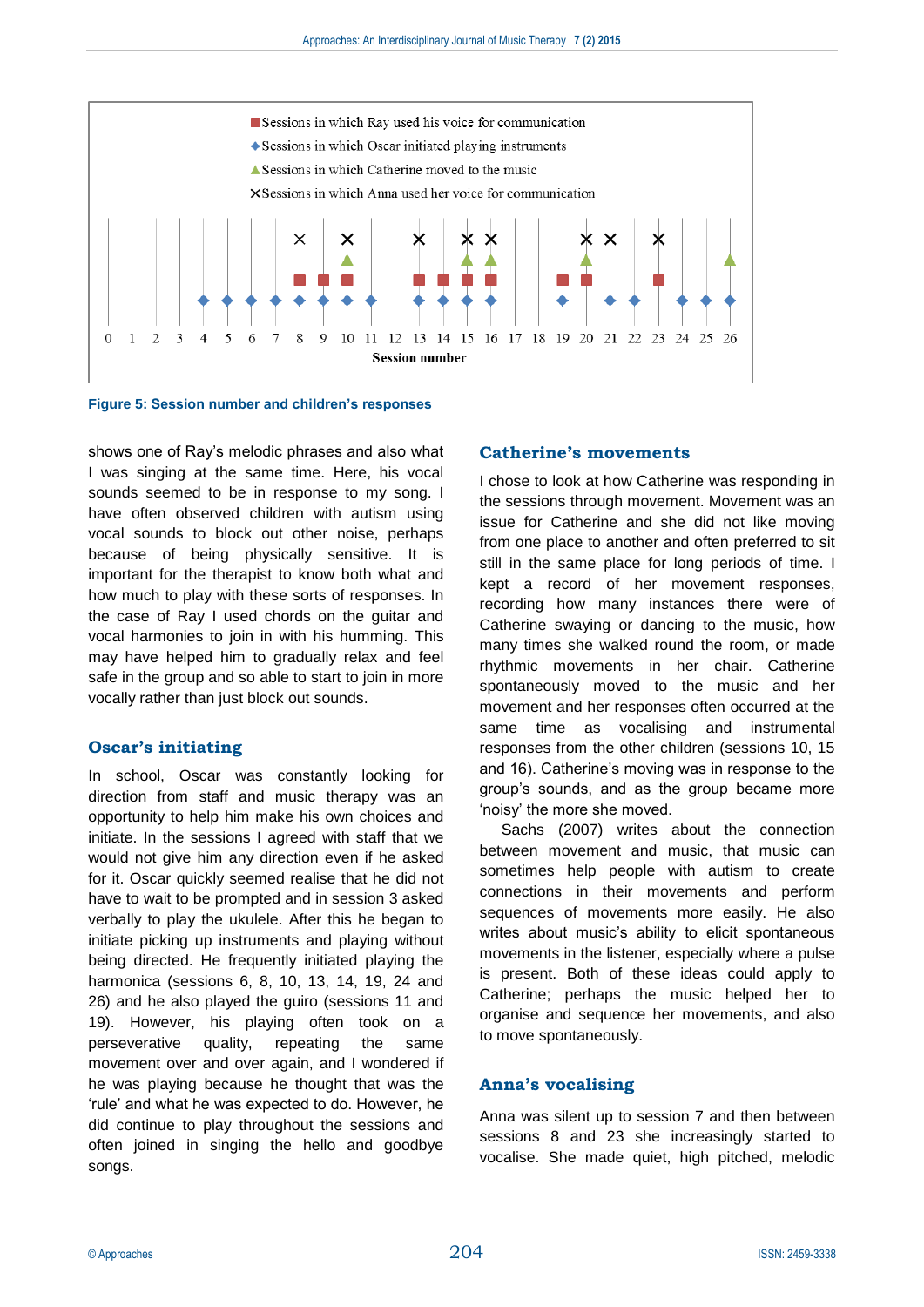sounds, often after other children had vocalised and also when I sang directly to her. Her sounds were in response to other sounds in the room, for example vocalising in response to a drum in session 10, and turn-taking vocally with me in session 21. She seemed to be starting to use her voice for communication. This was a big change for Anna, who had previously been silent in the sessions and in the classroom. She started to vocalise more with staff in the classroom after the music therapy sessions. Her class teacher wrote:

"I am pleased to see, that music therapy sessions seem to have positive impact on Anna's behaviour in school. I am noticing that Anna is much more interested in vocalising sounds, copying voices and she tries to interact with staff in that way, trying to get attention".

Other case studies in music therapy literature suggest that music therapy can encourage children with autism to use their voices for communication (Bryan 1989; Farmer 1985; Oldfield 2006). In Anna's case, I vividly remember a moment in a session when I was singing hello to her and she suddenly looked me straight in the eyes and vocalised. Anna seemed to realise at that moment that I was singing to her and that her sounds could have an impact on me. The pace, timing and contours I used to sing to Anna reflected her sounds and movements and this gained her attention. This links to two points:

- i) Spontaneous music making can re-model early mother-infant interactions.
- ii) Because of the re-creation of the early motherinfant interactions, Anna suddenly seemed more aware of herself and of me.

Agrotou (1988) describes a similar case, as does Levinge (1990) in which both clients became more self-aware through the use of improvised music making.

#### **CONCLUSIONS**

This case study has described a music therapy group for children with autism and additional diagnoses of learning disabilities and challenging behaviour.

Through a practical example of a group for children with autism (and additional diagnoses), this paper shows that group experiences can be positive and provide opportunities for development of individual goals in social interaction and communication. The case study has been

theoretically influenced by the psychoanalytic writings of Winnicott (1971), Klein (1987), Alvarez (1992) and Stern (1985), drawing on the understanding that music can re-create motherinfant interactions and create a holding and containing environment (Winnicott 1971). The case study also shows how combining the behavioural approach of TEACH with psychoanalytic ideas can be a useful approach when working with children with autism.

I have focused on each child, and how they responded as individuals within the group. I have not described in detail group interactional processes since the objective of this clinical work was to focus on individual educational objectives, which are listed earlier in this paper. Despite the methodological weaknesses of this case study, I hope to have shown that music therapy groups have the potential to provide a unique and beneficial environment for children with autism, providing an opportunity for them to interact with peers and adults through music.

In the case study the children were most responsive during the middle period of the therapy (term two: session 12 to 15). This was the time when the routine of the school year was most firmly established. Perhaps this is the most productive point in the school year; in the middle of the year when everyone has got to know each other, and the classes are most established, especially in a school for children with autism. The children seemed to relate strongly to the music, instruments and safe space of the therapy room, being keen and motivated to come and often reluctant to leave (which was unusual for these children). They also appeared to respond to each other: Many times during the group work there was a tangible feeling of group togetherness. This paper shows how music therapy groups can create a very different experience for children with autism, who are often isolated and unable to connect with others. Because of the non-verbal element and focus on communication through music, music therapy groups can bring a different dimension for individuals who struggle in the classroom with their peers, and give them the opportunity to develop communication and social interaction skills and connect and form relationships with others.

#### **REFERENCES**

Agrotou, A. (1988). A case study: Lara. *British Journal of Music Therapy, 2*(1), 17-23.

Alvarez, A. (1992). *Live Company: Psychoanalytic, Psychotherapy with Autistic Borderline, Deprived and*